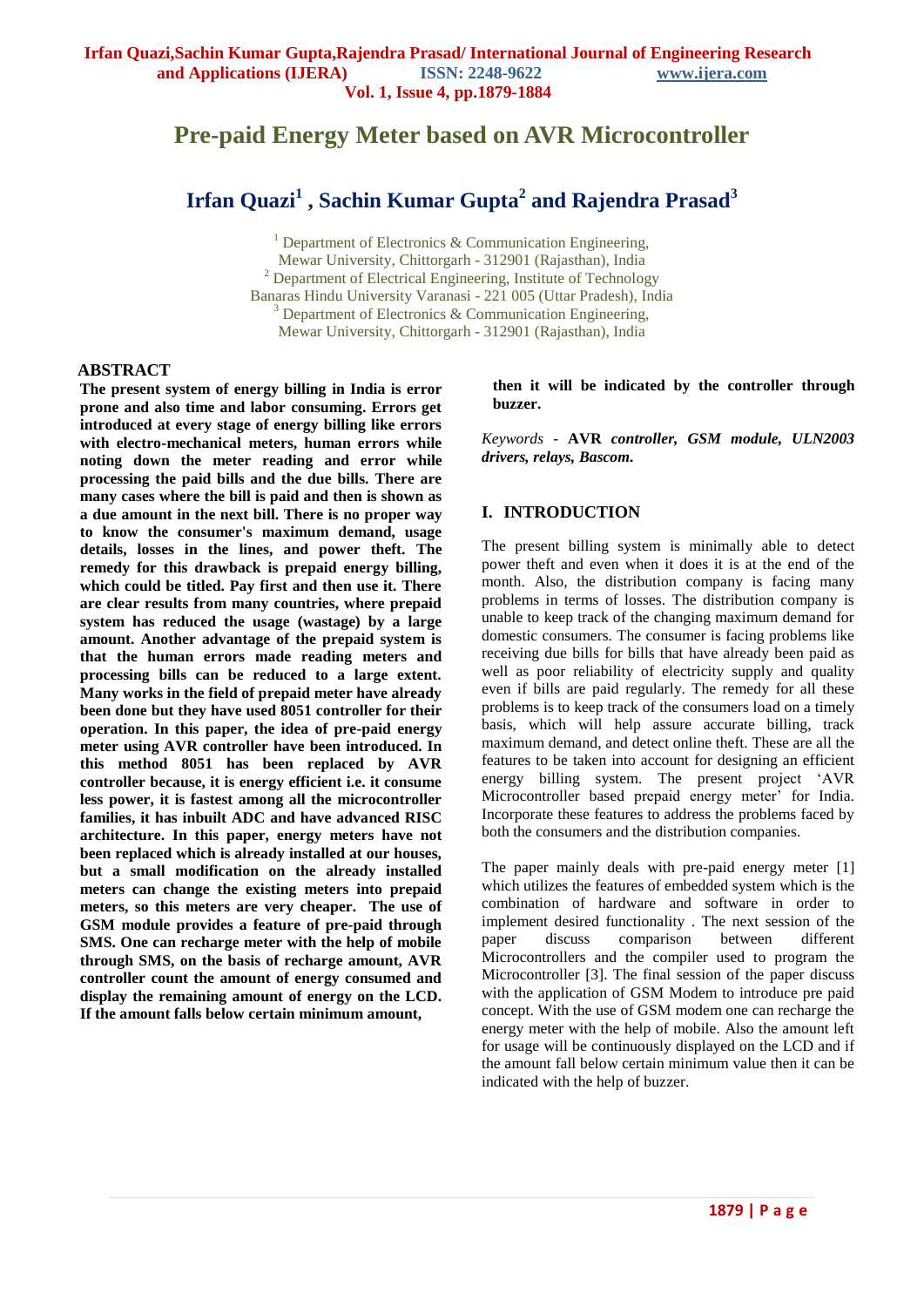#### **Irfan Quazi,Sachin Kumar Gupta,Rajendra Prasad/ International Journal of Engineering Research and Applications (IJERA) ISSN: 2248-9622 www.ijera.com Vol. 1, Issue 4, pp.1879-1884**

#### **II. EMBEDDED SYSTEM**

An Embedded System is designed to perform some dedicated function. A combination of hardware and software, it forms an embedded part of a complete device. Since an Embedded system has a limited range of applications, design engineers face no problem to optimize both size and cost or enhance reliability and quality of performance [4]. Embedded systems range from portable devices such as digital watches and MP3 players, to large stationary installations like traffic lights, factory controllers, or the systems controlling nuclear power plants. Complexity varies from low, with a single microcontroller chip, to very high with multiple units, peripherals and networks mounted inside a large chassis or enclosure. Typically, embedded systems are Reactive and Real time systems. A Reactive system is one, which is in continual interaction with its environment and executes at a pace determined by that environment. The functioning of a digital camera can be taken as an example for Real time and Reactive Embedded systems. Embedded Systems will play a key role to drive the technological evolution in the next decades. In this respect they stand on the same level as nano technologies, bioelectronics, and photonics. The central role of embedded systems in the economy grows stronger and stronger. The starting point is the convergence between storage, security, video, audio, mobility and connectivity. Systems are converging and ICs are more and more converging with systems. This poses a number of challenges for designers and technologists. A key issue is the definition of the right methodologies to translate system knowledge and competences into complex embedded systems, taking into account many system requirements and constraints. The key factor to win this challenge is to build the right culture. This means to be able to build the right environment to exploit existing design, architectural and technological solutions, and to favor the transfer of knowledge from one application field into another.

### **III. AVR MICROCONTROLLER**

The AVR is a [modified Harvard architecture](http://en.wikipedia.org/wiki/Modified_Harvard_architecture) [8-bit](http://en.wikipedia.org/wiki/8-bit) [RISC](http://en.wikipedia.org/wiki/Reduced_instruction_set_computer) single chip [microcontroller](http://en.wikipedia.org/wiki/Microcontroller) which was developed by [Atmel](http://en.wikipedia.org/wiki/Atmel) in 1996. The AVR was one of the first microcontroller families to use on-chip [flash memory](http://en.wikipedia.org/wiki/Flash_memory) for program storage, as opposed to [One-Time Programmable ROM,](http://en.wikipedia.org/wiki/Programmable_read-only_memory) [EPROM,](http://en.wikipedia.org/wiki/EPROM) or [EEPROM](http://en.wikipedia.org/wiki/EEPROM) used by other microcontrollers at the time. The AVR architecture was conceived by two students at the [Norwegian Institute of Technology](http://en.wikipedia.org/wiki/Norwegian_Institute_of_Technology) (NTH) [Alf-Egil Bogen](http://en.wikipedia.org/w/index.php?title=Alf-Egil_Bogen&action=edit&redlink=1) and [Vegard Wollan.](http://en.wikipedia.org/w/index.php?title=Vegard_Wollan&action=edit&redlink=1) The original AVR MCU was developed at a local [ASIC](http://en.wikipedia.org/wiki/ASIC) house in [Trondheim, Norway](http://en.wikipedia.org/wiki/Trondheim,_Norway) called Nordic VLSI at the time, now Nordic Semiconductor, where the two founders of Atmel Norway were working as students. It was known as a μRISC and was available as silicon IP/building block from Nordic VLSI [2]. When the technology was sold to Atmel from Nordic VLSI, the internal architecture was further developed by Alf and Vegard at Atmel Norway, a subsidiary of Atmel founded by the two architects. The designers worked closely with compiler writers at

[IAR Systems](http://en.wikipedia.org/wiki/IAR_Systems) to ensure that the instruction set provided for more efficient [compilation](http://en.wikipedia.org/wiki/Compiler) of [high-level languages.](http://en.wikipedia.org/wiki/High-level_programming_language) Atmel says that the name AVR is not an acronym and does not stand for anything in particular. The creators of the AVR give no definitive answer as to what the term "AVR" stands for. However, it is commonly accepted that AVR stands for **A**lf (Egil Bogen) and **V**egard (Wollan)"s **R**isc processor".

A. Features Of AVR microcontroller 8535[5]

High-performance, Low-power AVR 8-bit Microcontroller 1. Advanced RISC Architecture

- 130 Powerful Instructions Most Single Clock Cycle Execution
- 32 x 8 General Purpose Working Registers
- Fully Static Operation
- Up to 16 MIPS Throughput at 16 MHz
- On-chip 2-cycle Multiplier
- 2. Nonvolatile Program and Data Memories
- 8K Bytes of In-System Self-Programmable flash
- 3. Endurance: 10,000 Write/Erase Cycle
- 4. In-System Programming by On-chip Boot Program
- 5. True Read-While-Write Operation
	- 512 Bytes EEPROM
- 512 Bytes Internal SRAM
- 6. Peripheral Features
- Two 8-bit Timer/Counters with Separate Prescalers and Compare Modes
- One 16-bit Timer/Counter with Separate Prescaler, Compare Mode, and Capture mode
- Real Time Counter with Separate Oscillator
- Four PWM Channels
- 8-channel, 10-bit ADC
- Byte-oriented Two-wire Serial Interface
- Programmable Serial USART
- Master/Slave SPI Serial Interface
- Programmable Watchdog Timer with Separate Onchip Oscillator
- On-chip Analog Comparator

7. Special Microcontroller Features

- Power-on Reset and Programmable Brown-out Detection
- Internal Calibrated RC Oscillator
- External and Internal Interrupt Sources
- Six Sleep Modes: Idle, ADC Noise Reduction, Powersave, Power-down, Standby and Extended Standby

8. I/O and Packages

- 32 Programmable I/O Lines
- 40-pin PDIP, 44-lead TQFP, 44-lead PLCC, and 44 pad QFN/MLF

9. Operating Voltages

- 2.7 5.5V for ATmega8535L
- $-4.5 5.5V$  for ATmega $8535$

10. Speed Grades

- 0 8 MHz for ATmega8535L
- $\bullet$  0 16 MHz for ATmega 8535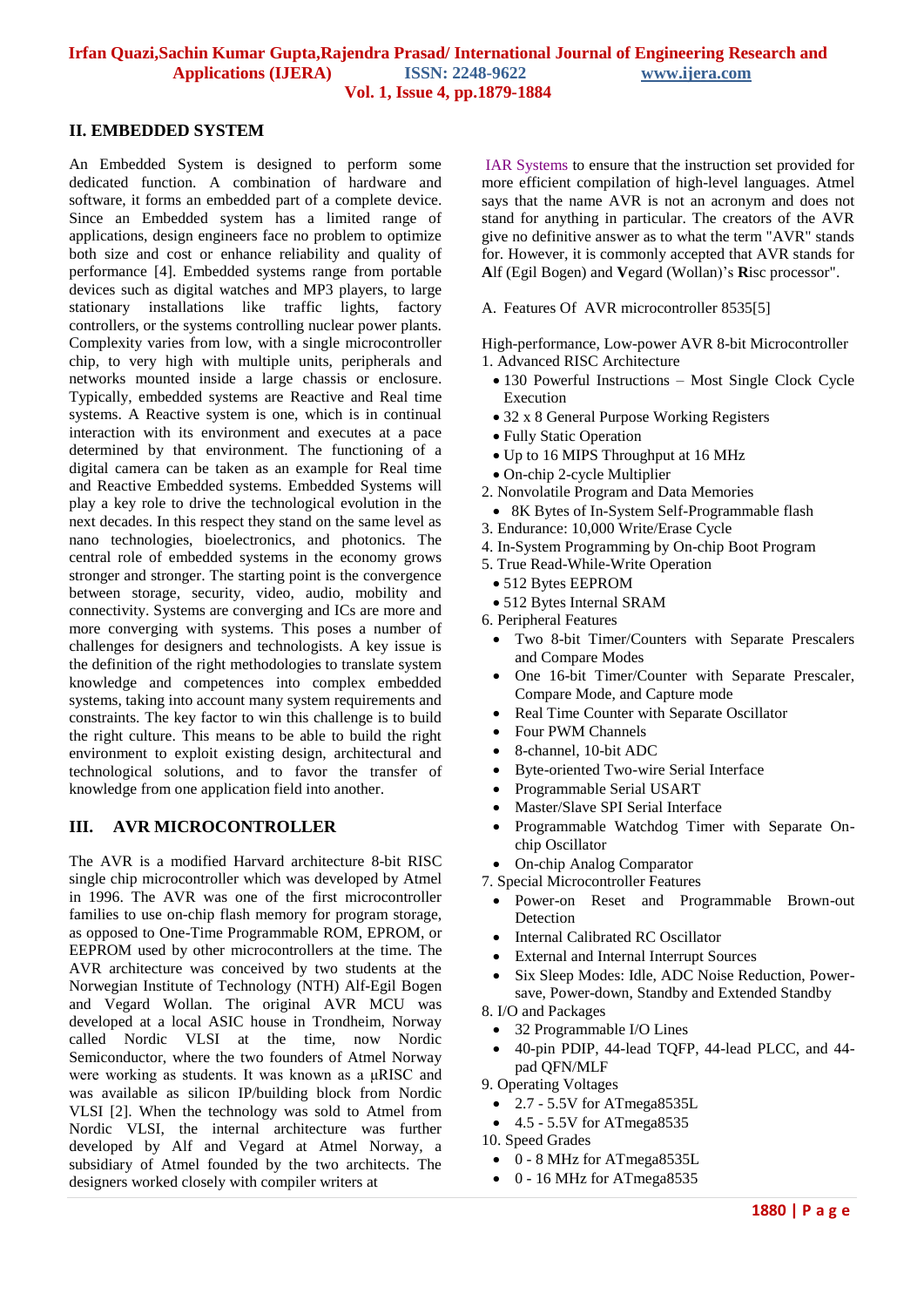B. Why AVR Family?

8051

- 8 bit micro based on CISC architecture
- 8051 family is slower as compared to AVR
- Doesn't have a ADC
- Instruction set is too large
- JTAG interface absent

AVR

- 8 bit micro based on RISC architecture
- AVR"s are faster, consume little power and rugged
- It has an inbuilt 10-bit ADC
- Instruction set simple and compact
- JTAG interface present
- *C.* Internal Architecture of AVR Microcontroller

The ATmega8535 is a low-power CMOS 8-bit microcontroller based on the AVR enhanced RISC architecture, by executing instructions in a single clock cycle, ATmega8535 achieves throughput approaching 1 MIPS per MHz allow the system manufacturer to optimize power consumption versus processing speed internal architecture of AVR microcontroller has been shown in Fig 1.

# **IV. ENERGY METER**

An electric meter or energy meter is a device that measures the amount of [electrical](http://en.wikipedia.org/wiki/Electricity) [energy](http://en.wikipedia.org/wiki/Energy) consumed by a [residence,](http://en.wikipedia.org/wiki/House)  [business,](http://en.wikipedia.org/wiki/Business) or an electrically-powered device. Electric meters are typically calibrated in billing units, the most common one being the [kilowatt hour.](http://en.wikipedia.org/wiki/Kilowatt_hour) Periodic reading of electric meters establishes billing cycles and energy used during a cycle. In settings when energy savings during certain periods are desired, meters may measure demand, the maximum use of power in some interval [9]. In some areas, the electric rates are higher during certain times of day, to encourage reduction in use. Also, in some areas meters have relays to turn off non-essential equipment. The most common unit of measurement on the electricity meter is the [kilowatt hour,](http://en.wikipedia.org/wiki/Kilowatt_hour) which is equal to the amount of energy used by a load of one [kilowatt](http://en.wikipedia.org/wiki/Kilowatt) over a period of one [hour,](http://en.wikipedia.org/wiki/Hour) or 3,600,000 [joules.](http://en.wikipedia.org/wiki/Joule) [Reactive power](http://en.wikipedia.org/wiki/Reactive_power) is measured in ["volt](http://en.wikipedia.org/wiki/Volt-amperes_reactive)[amperes reactive"](http://en.wikipedia.org/wiki/Volt-amperes_reactive), (varh) in kilovar-hours. By convention, a 'lagging' or [inductive](http://en.wikipedia.org/wiki/Inductance) load, such as a motor, will have positive reactive power. A "leading" or [capacitive](http://en.wikipedia.org/wiki/Capacitive) load will have negative reactive power. Volt-amperes measures all power passed through a distribution network, including reactive and actual. This is equal to the product of rootmean-square volts and amperes. The meters fall into two basic categories, electromechanical and electronic [4]. The electromechanical [induction](http://en.wikipedia.org/wiki/Electromagnetic_induction) meter operates by counting the revolutions of an [aluminum](http://en.wikipedia.org/wiki/Aluminium) disc which is made to rotate at a speed proportional to the power. The number of revolutions is thus proportional to the energy usage. It consumes a small amount of power, typically around 2 watts.

### **V. PRE-PAID ENERGY METERS**

Pre-paid energy meter allows consumer to first pay the amount and then use the electricity. There are clear results from many countries, where a prepaid system has reduced the usage (wastage) by a large amount. Another advantage of the pre-paid system is that the human errors made reading meters and processing bills can be reduced to a large extent [7].



Fig 1. Internal Architecture of AVR Microcontroller

#### A. Circuit Descriptions

The pre-paid functionality can be implemented using an electronic meter, which consists of LED, which is a blink according to the power consumption. If the consumption is more then LED will blink with a faster rate but if consumption is less then LED will blink with slower rate .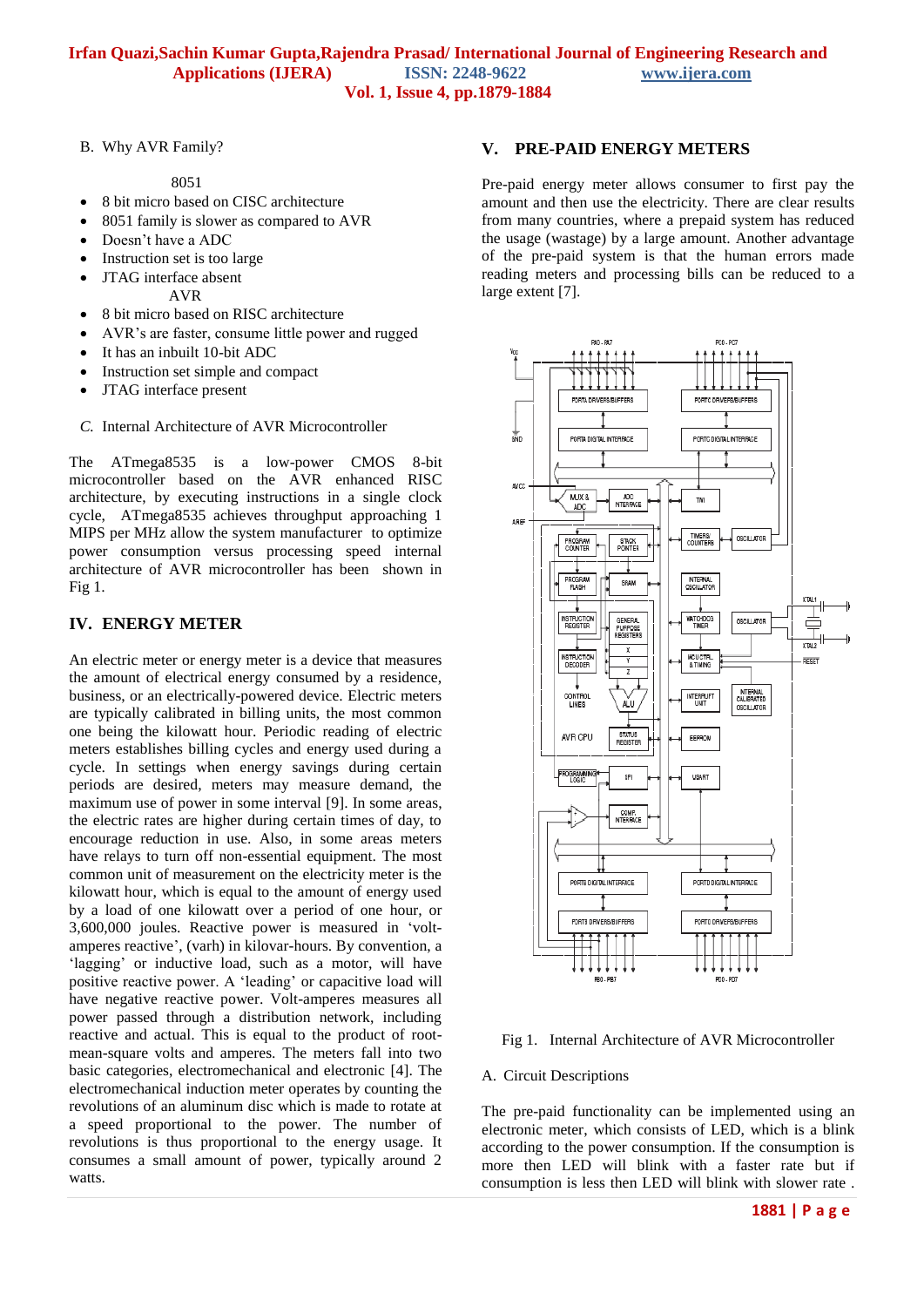#### **Irfan Quazi,Sachin Kumar Gupta,Rajendra Prasad/ International Journal of Engineering Research and Applications (IJERA) ISSN: 2248-9622 www.ijera.com Vol. 1, Issue 4, pp.1879-1884**

The LED is receiving train of pulses which is responsible for it"s blinking. This train of pulses is applied to one of the interrupt pin of AVR controller. The counter is activated at the interrupt pin, which counts the number of pulses that AVR controller is receiving and thus controller measure the amount of energy consumed in the household [2]. The help of GSM modem one can embed a feature of pre-paid through mobile, with the help of GSM modem one can recharge energy meter through mobile by SMS. The GSM modem loads the recharge amount in one of the register of controller. For each pulses received at interrupt pin, the controller decrement the content of the register which is equivalent to the recharged amount left. If the content of the register falls below some level the controller activate the buzzer which indicate that amount left in the meter is low. If the contents of the register becomes zero then with the help of relay driver controller drive the relay which will disconnect the supply from the household. On recharging the meter the controller connect the supply to the load with the help of relays. Thus prepaid energy meter controls the power supplied to the household on the basis of amount available to the meter. The LCD is also connected with the controller which displays the amount to be available for usage.



Fig 2. Circuit descriptions of AVR Microcontroller

#### B. Bascom Compiler

Bascom is an Integrated Development Environment (IDE) that supports the 8051 family of microcontroller as well as family of AVR microcontroller. Two products are available in the market for various microcontroller- BASCOM-8051 and BASCOM-AVR [6]. BASCOM-AVR is not only a basic compiler but also a comfortable IDE running under Windows 95 and Windows NT. Bascom AVR is a compiler that converts basic program language into hexa code that

you can program your microcontroller with. Bascom AVR also has a build in programmer to program your microcontroller. Key features of Bascom Compiler are

- Structured BASIC with labels.
- Structured programming with IF-THEN-ELSE-END IF, DO-LOOP, WHILE-WEND, SELECT- CASE.
- Fast machine code instead of interpreted code.
- Variables and labels can be as long as 32 characters.
- Bit, Byte, Integer, Word, Long, Single and String variables.
- Large set of Trig Floating point functions. Date & Time calculation functions.
- Compiled programs work with all AVR microprocessors that have internal memory.
- Statements are highly compatible with Microsoft's VB/QB.
- Special commands for LCD-displays, I2C chips and 1WIRE chips, PC keyboad, matrix keyboad, RC5 reception, software UART, SPI, graphical LCD, send IR RC5, RC6 or Sony code. TCP/IP with W3100A chip.
- Local variables, user functions, library support.
- Integrated terminal emulator with download option.
- Integrated simulator for testing.
- Integrated ISP programmer (application note AVR910.ASM).
- Many other programmers supported via the Universal Interface.
- Editor with statement highlighting.
- Context sensitive help.
- DEMO version compiles 4KB of code. Well suited for the AT90S2313.
- Special TCP/IP library, AT mouse simulator, AT keyboard simulator available as add-ons.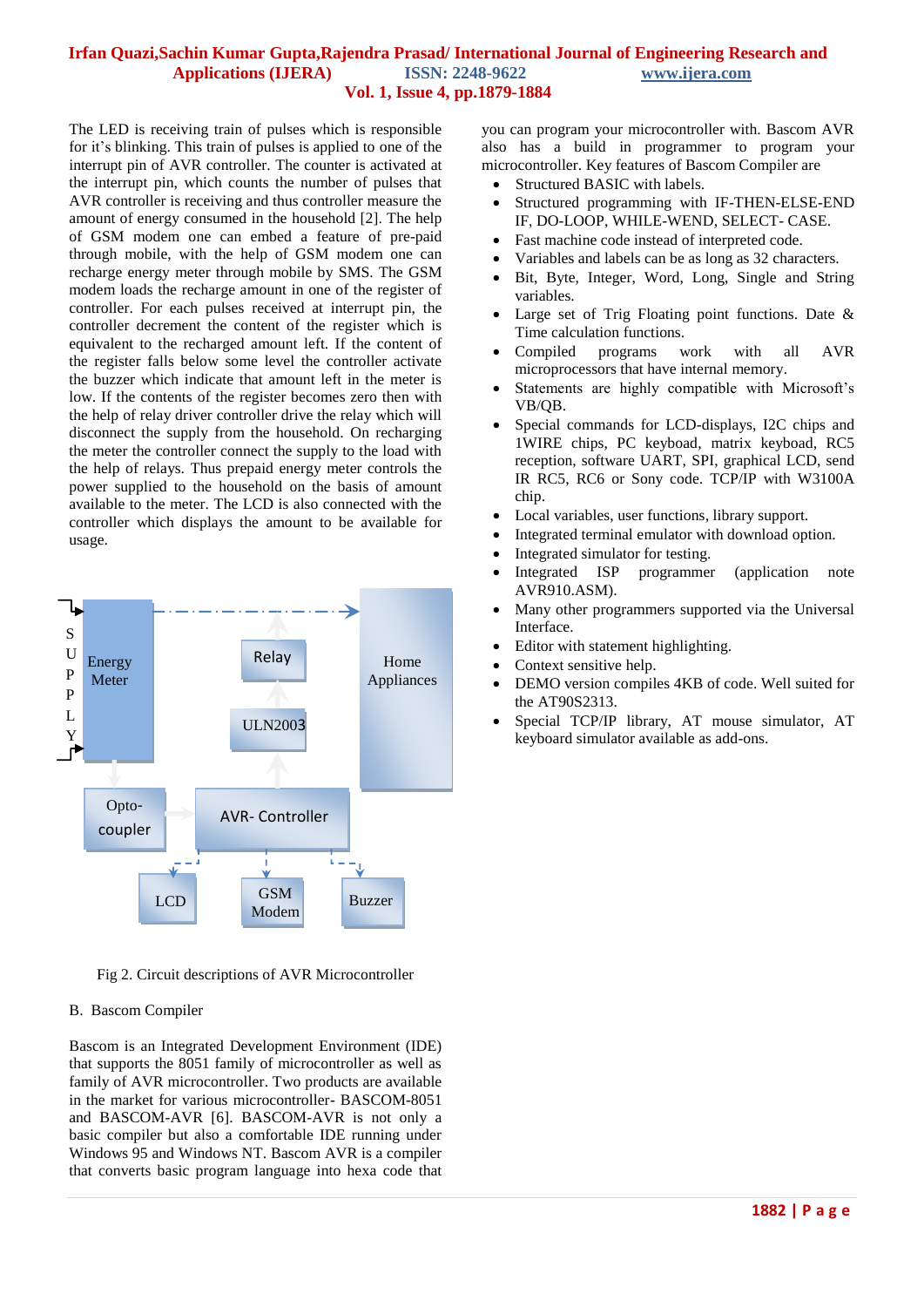## **Irfan Quazi,Sachin Kumar Gupta,Rajendra Prasad/ International Journal of Engineering Research and Applications (IJERA) ISSN: 2248-9622 www.ijera.com**

**Vol. 1, Issue 4, pp.1879-1884**



Fig 3. Bascom AVR IDE



Fig 4. Bascom Simulator

GSM module is mainly used to introduce the pre-paid concept in energy meter. GSM which stands for Global System for Mobile Communication is widely used mobile communication architecture used in most of the countries. The transmit pin  $(Tx)$  of the microcontroller's serial port is connected with the receive pin (Rx) of the GSM module [7]. The transmit pin (Tx) of the of GSM module is connected to receive pin  $(Rx)$  of microcontroller's serial transmission pin. Therefore the commands and their results are transmitted and received in a triangular fashion. The controller can receive data signals either by polling or by making use of serial interrupt (ES). The module that we use for GSM is SIM300 mini GSM Module for Communication. We basically use this modem for Text sending and Receiving. The voice pin in this modem is shorted and thus cannot be used. The AT short for ATtension commands are used to communicate with this modem. It works from 3.6 - 4.6V maximum and consumes 250mA current in normal mode which can increase upto 1A when transmitting. It needs a heat sink in order to dissipate the heat that is developed.

### D. AT commands

AT commands are instructions used to control a modem. AT is the abbreviation of ATtention. Every command line starts with "AT" or "at". That's why modem commands are called AT commands [8]. Many of the commands that are used to control wired dial-up modems, such as ATD (Dial), ATA (Answer), ATH (Hook control) and ATO (Return to online data state), are also supported by GSM/GPRS modems and mobile phones. Besides this common AT command set, GSM/GPRS modems and mobile phones support an AT command set that is specific to the GSM



Fig 5. Front view

### C. GSM Module